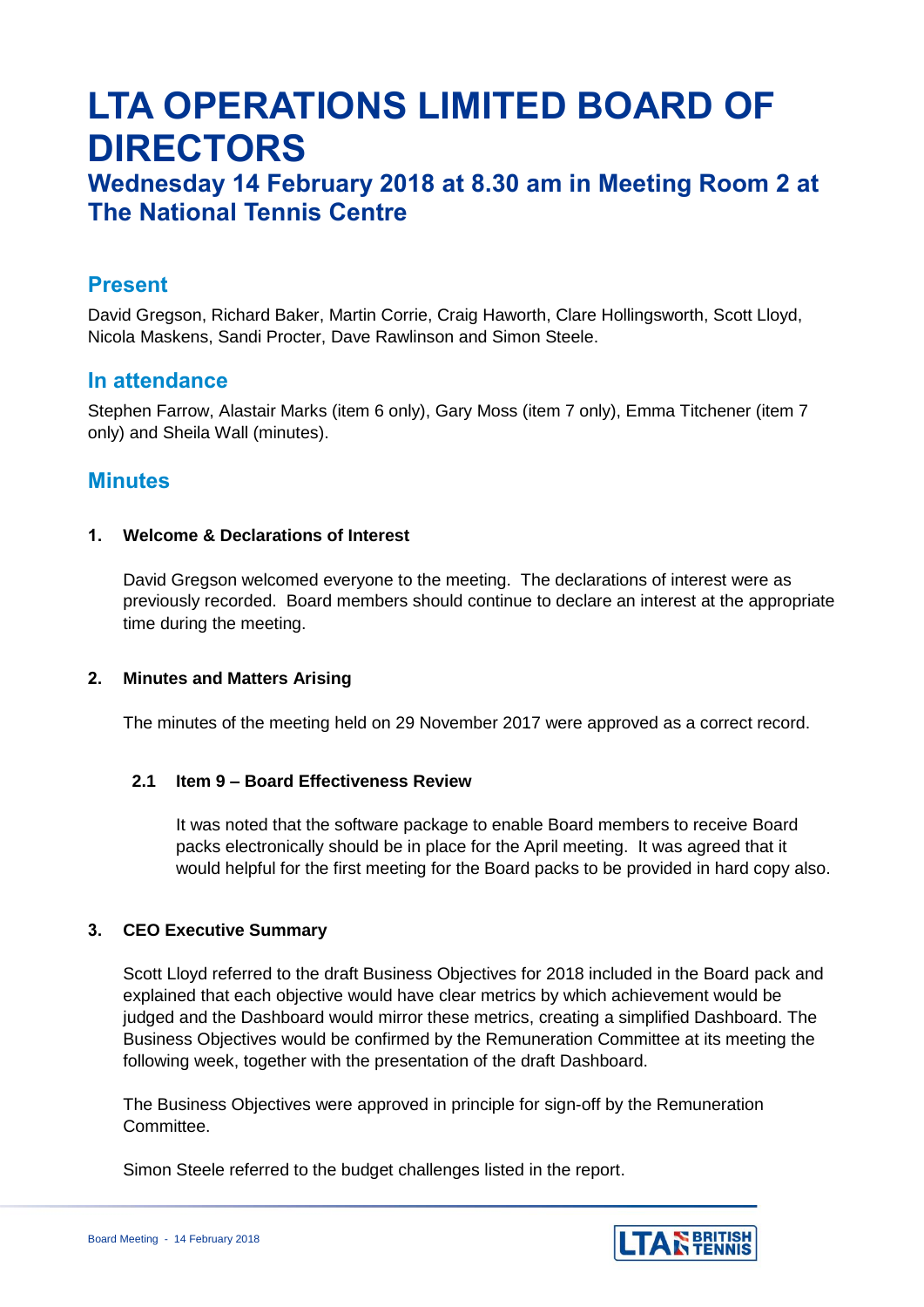Richard Baker asked that the Board be given an opportunity to review and discuss the Participation results at the April meeting.

# **4. Finance**

Board members had received a report from Simon Steele with supporting appendices. Simon Steele highlighted that the 2017 EBITDA closing position was in line with the budget and there had been a positive variance to budget on the net reserves driven by realised and unrealised gains on investments.

It was noted that a process (overseen by the Investment Advisory Group and the Audit Committee) was in place to change the LTA's Fund Managers and recalibrate investments.

Simon Steele added that good progress had been made in terms of establishing a sound technology infrastructure for the day to day running of the business.

# **5. Safeguarding Report**

The paper prepared by David Humphrey (Head of Safeguarding) included in the Board pack was noted. Stephen Farrow reported that an external company had been engaged to review past safeguarding cases.

Board members had also received a paper setting out the work required, together with timescales and risks, in order to achieve the minimum standards for safeguarding and coach accreditation at registered venues as soon as possible.

[Alastair Marks joined the meeting.]

# **6. TBTT Update**

Board members had received an update paper on TBTT, including the background to applications reviewed as part of funding round one.

Board members gave their feedback on the presentation. Alastair Marks confirmed that the application template would be updated accordingly and could be amended as required going forward.

[Alastair Marks left the meeting. Gary Moss and Emma Titchener joined the meeting.]

# **7. Setting a Vision and Culture for British Tennis**

Scott Lloyd introduced Gary Moss and Emma Titchener from Brand Vista who gave a presentation on their initial conclusions following the exploratory stage of the project to help create a vision and culture for British Tennis. This had involved regional focus groups, with both colleagues and volunteers, and meetings and focus groups with NTC based colleagues, the Executive, Board members and selected external stakeholders. They outlined the

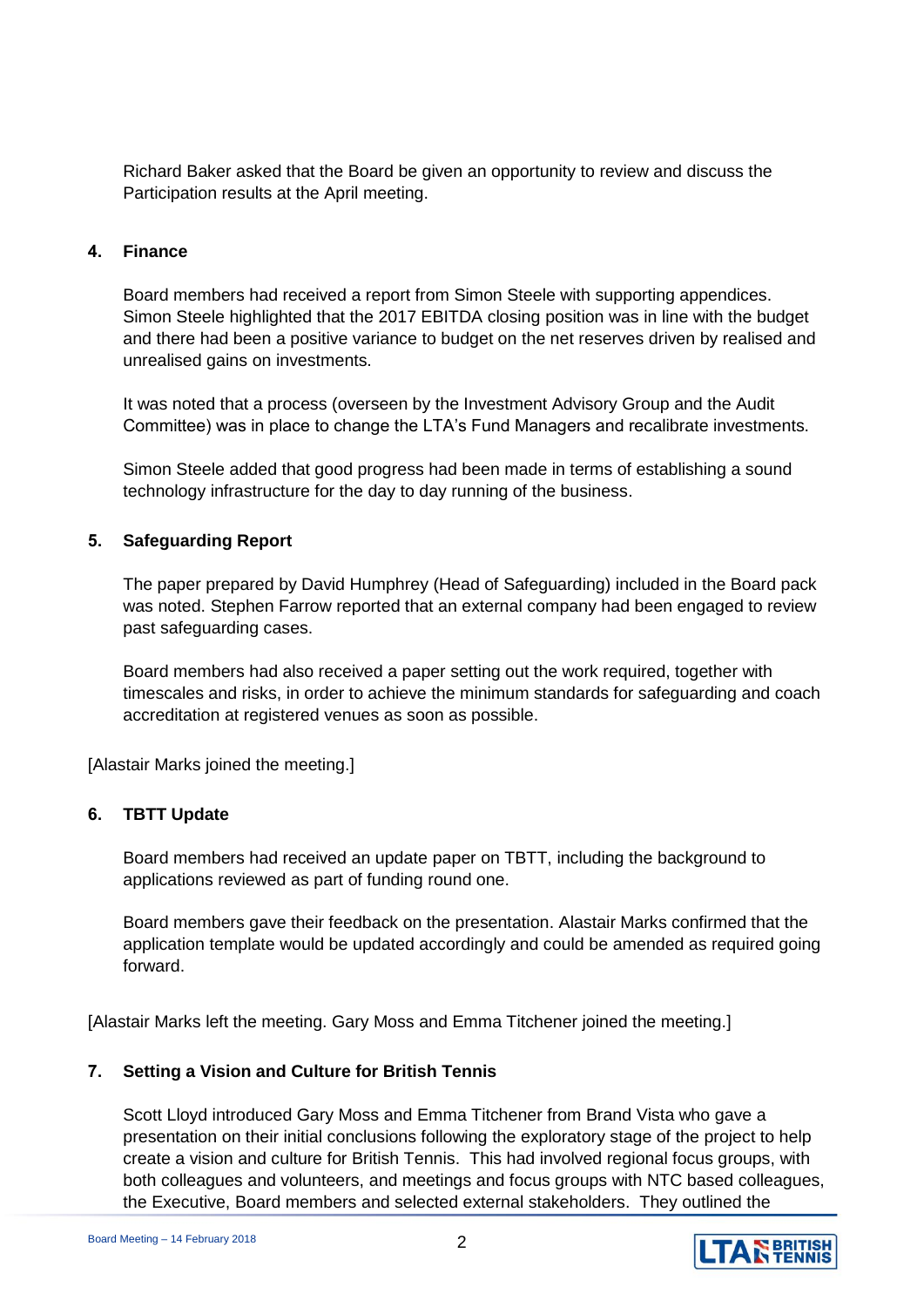timetable for the next stages of the project which would culminate in final recommendations being presented to the Board it its June meeting.

# **8. Other Business**

## **8.1 Duty of Care Update**

Scott Lloyd said that this action point from a previous Board meeting had grown from being about whistleblowing to a more holistic view of a duty of care across the organisation. Simon Timson had worked with Stephen Farrow and Vicky Williams in putting together the comprehensive report in the Board pack which indicated the depth and breadth of the proposed Duty of Care framework. The report was noted.

Sandi Procter commented that it would be important to include Counties in this messaging and to ensure they had the appropriate resources and guidance.

## **8.2 Board Code of Conduct**

The revised Code of Conduct provided in the Board pack was approved and Stephen Farrow would ensure that each Board member signed a copy.

## **9. Closed Session**

The Board met in closed session.

There being no further business, the meeting finished at 2.30 pm.

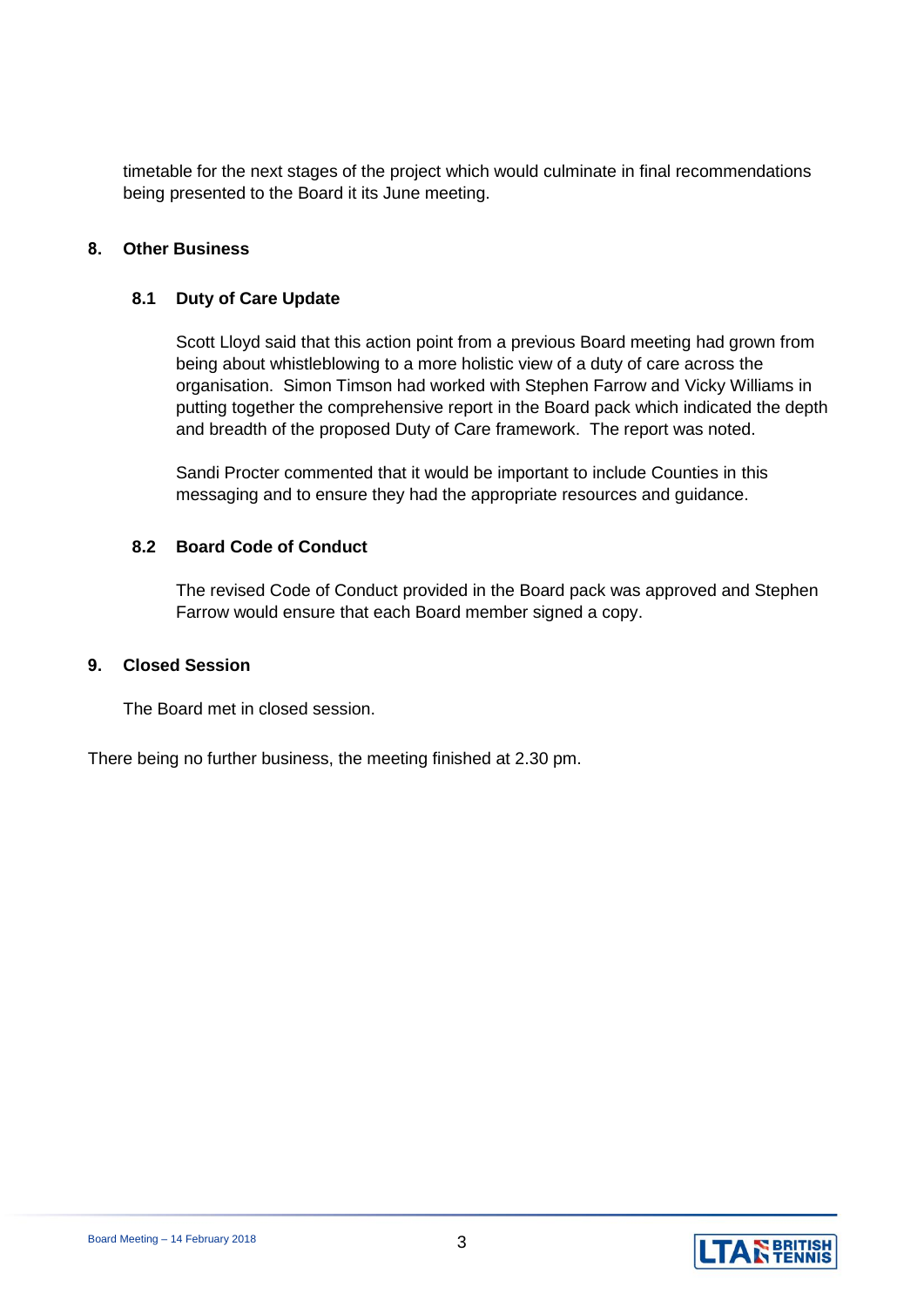# **LAWN TENNIS ASSOCIATION LIMITED BOARD OF DIRECTORS**

# **Wednesday 14 February 2018 at 1.30 pm in Meeting Room 2 at The National Tennis Centre**

# **Present**

David Gregson, Richard Baker, Martin Corrie, Craig Haworth, Clare Hollingsworth, Scott Lloyd, Nicola Maskens, Sandi Procter, Dave Rawlinson and Simon Steele.

# **In attendance**

Stephen Farrow and Sheila Wall (minutes).

# **Minutes**

# **1. Welcome & Declarations of Interest**

David Gregson welcomed everyone to the meeting. The declarations of interest were as previously recorded and Board members should continue to declare an interest at the appropriate time during the meeting.

# **2. Minutes and Matters Arising**

The minutes of the meeting held on 29 November 2017 were approved as a correct record.

## **2.1 Item 2.1 – Council Review implementation Group**

Details of the outstanding items from the Council Review Implementation Group (CRIG) had been circulated to Board members for information. David Rawlinson said that the only outstanding item was the completion of an updated Councillor appraisal form which it was hoped would be circulated prior to the February Council meeting and the completed forms would be discussed by CRIG in due course.

Sandi Procter referred to the proposed bi-annual meeting of volunteers and Scott Lloyd said that the merits and frequency of such a meeting had been discussed. He would focus this year on engaging with volunteers with a view to perhaps doing something more significant with that audience in 2019 and beyond.

## **3. Updates from Committees**

Nicola Maskens said that the Tennis Development Committee would next meet the following week. The revised work streams had been well received and committee members had assisted David Humphrey in getting County Welfare Officers in place and were available to assist the Exec team on an ad hoc basis as required.